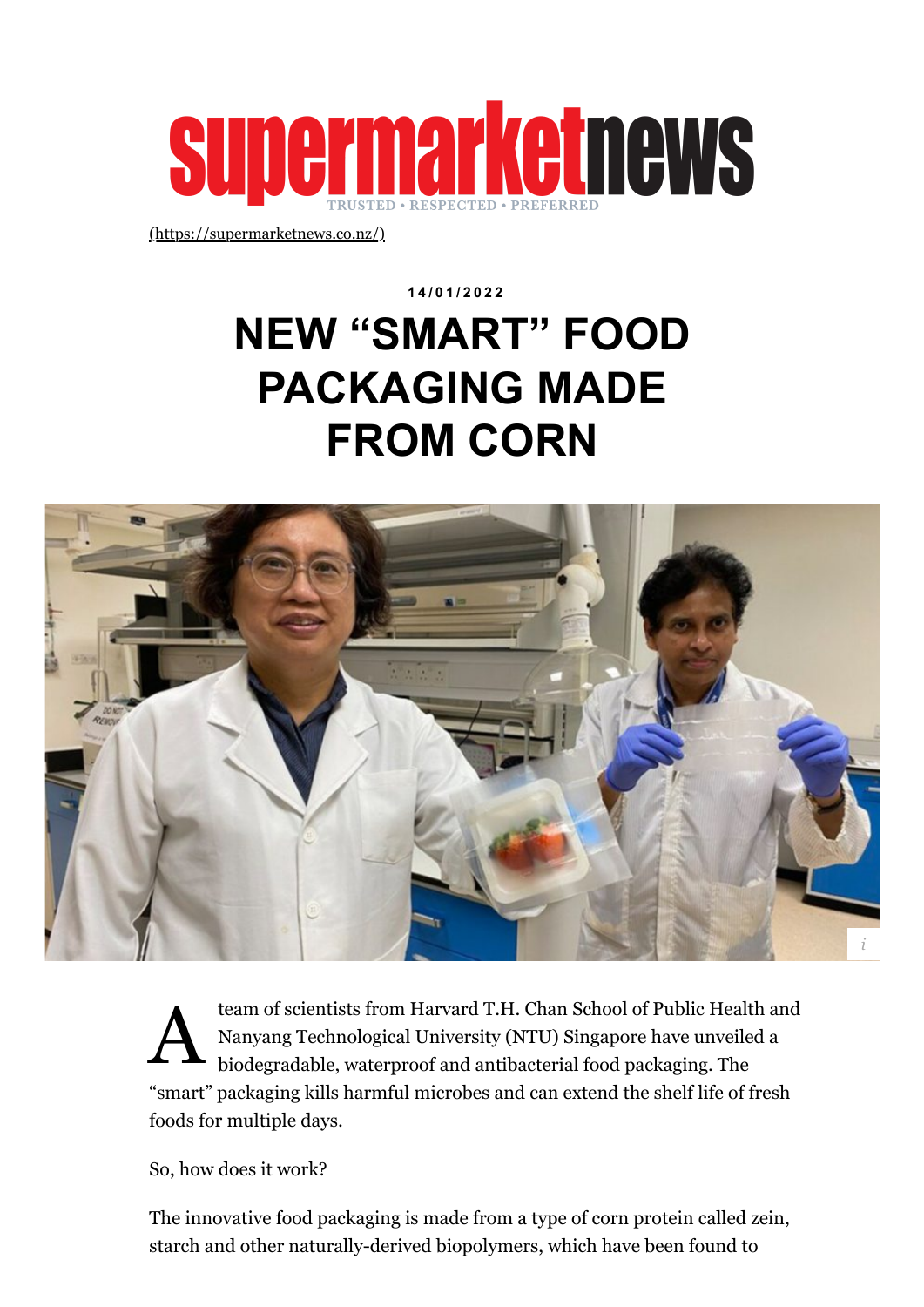## be sustainable



replacements for PFAS and other plastic-coated paper. The packaging is also infused with a variety of natural antimicrobial compounds, including oil from thyme and citric acid, which is commonly found in citrus fruits.

In lab experiments, the packaging showed its resilience when exposed to enzymes from harmful bacteria or increased humidity. The antibacterial food packaging releases natural antimicrobial compounds that can kill common fungi such as *E. Coli* or *Listeria*. The packaging was intuitively designed to release the necessary amount of antimicrobial compounds only in response to the presence of additional bacteria or humidity, ensuring it can endure several exposures and last for months.

The biodegradable, antibacterial food packaging is intended for fresh food items such as raw meat, fish, produce and ready-to-eat meals. The team's aim is to replace conventional plastic packaging with the new material, which could be hugely beneficial for food and packaging waste reductions and food safety.

"Food safety and waste have become a major societal challenge of our times with immense public health and economic impact which compromises food security," said Professor Philip Demokritou, Adjunct Professor of Environmental Health at Harvard Chan School and co-leader of the study.

"One of the most efficient ways to enhance food safety and reduce spoilage and waste is to develop efficient biodegradable non-toxic food packaging materials."

According to the US Environmental Protection Agency (EPA), plastic containers and packaging make up a major portion of municipal solid waste, accounting for 82.2 million tons of waste in 2018. Additionally, the recycling rate of generated packaging and containers was only 53.9 percent in the same year. If widely adopted, the new packaging has the potential to slash waste and prevent further environmental damage.